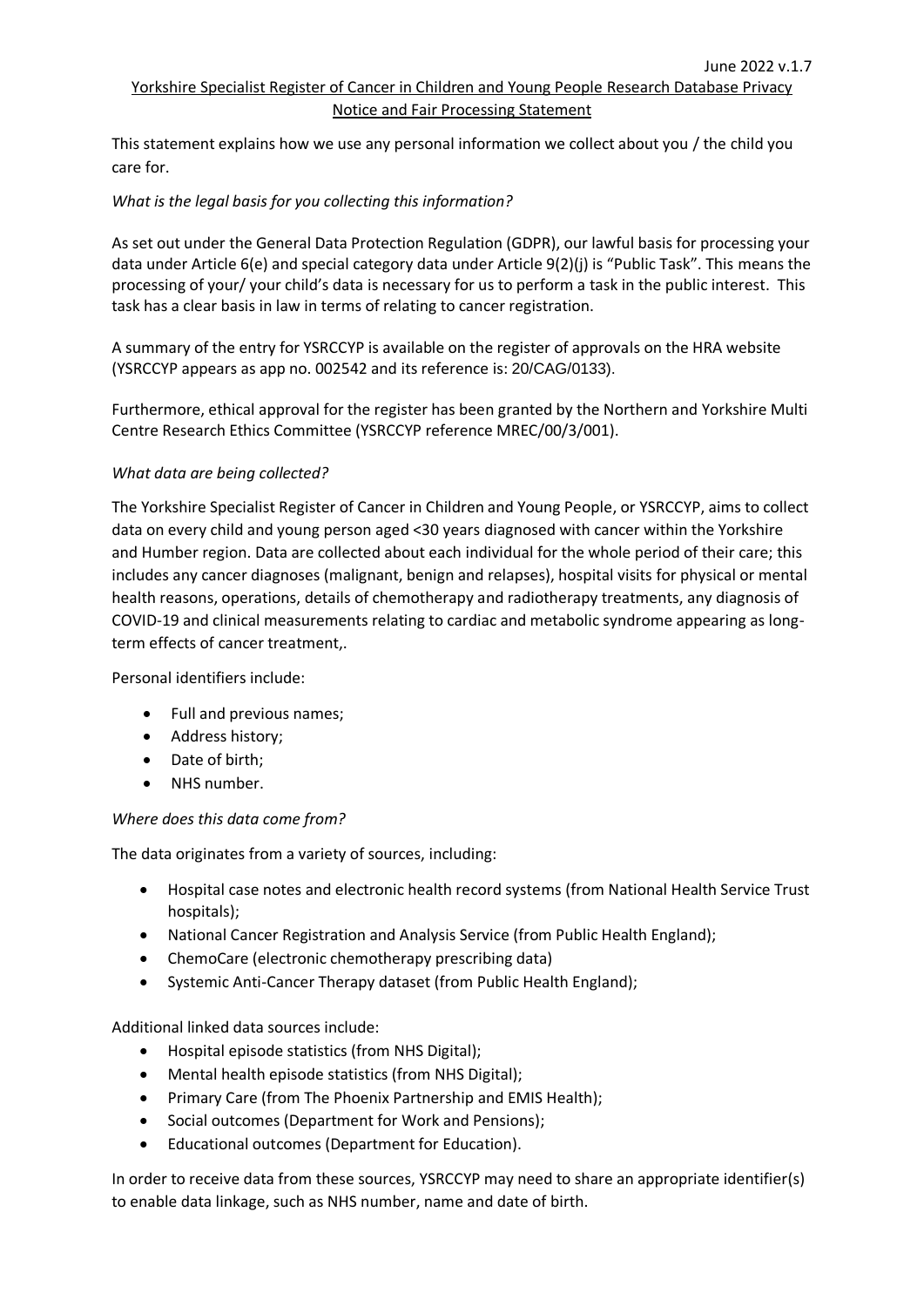### *What are the data being used for?*

The database will be used to carry out a programme of epidemiological and applied health research investigating incidence, survival, aetiology and long-term health and social outcomes of cancer occurring in children and young people. No personal information will ever be made public in any report or publication.

### *Where are the data held and for how long?*

Microsoft Ireland Operations Limited is our data processor providing cloud storage services. The University of Leeds instruct Microsoft to securely store all data in the Microsoft Azure (Cloud) UK datacentres in the UK region only. Microsoft will not process this data outside of the UK and/or the EEA, without the explicit instruction of the University of Leeds. As an ongoing register of cancer, we keep these data permanently so we can study the impact of treatment and care on long-term outcomes for survivors.

### *Automated-decision making and profiling.*

YSRCCYP does not use automated-decision making. YSRCCYP does not use profiling to make a decision by automated means.

### *Sharing data with other organisations*

YSRCCYP may share data held on its database with researchers (in the UK and worldwide), other registers and other health or social care providers in order to help improve patient care and examine health and social outcomes. Occasionally, a very limited set of personal data may be processed by an authorised third party such as NHS Digital to enable us to study health and social outcomes, but only with the appropriate regulatory permissions.

Identifiable data will not be shared outside of England and Wales.

## *What rights do I have over my/my child's data?*

You have the right of access, the right of rectification, the right to restriction of processing and the right to object to processing. If you wish to enact any of these rights, please contact the YSRCCYP team using the contact details below.

You may also wish to visit the national data opt-out website for further information about removing your personal information from national datasets: [https://digital.nhs.uk/services/national-data-opt](https://digital.nhs.uk/services/national-data-opt-out)[out](https://digital.nhs.uk/services/national-data-opt-out)

#### **Contact Details**

#### **The Yorkshire Register key contacts:**

**Prof Richard Feltbower Professor of Epidemiology** School of Medicine Worsley Building Clarendon Way University of Leeds LS2 9JT Tel +44 (0)113 343 4841 [www.ysrccyp.org.uk](http://www.ysrccyp.org.uk/) **Email:** [r.g.feltbower@leeds.ac.uk](mailto:r.g.feltbower@leeds.ac.uk)